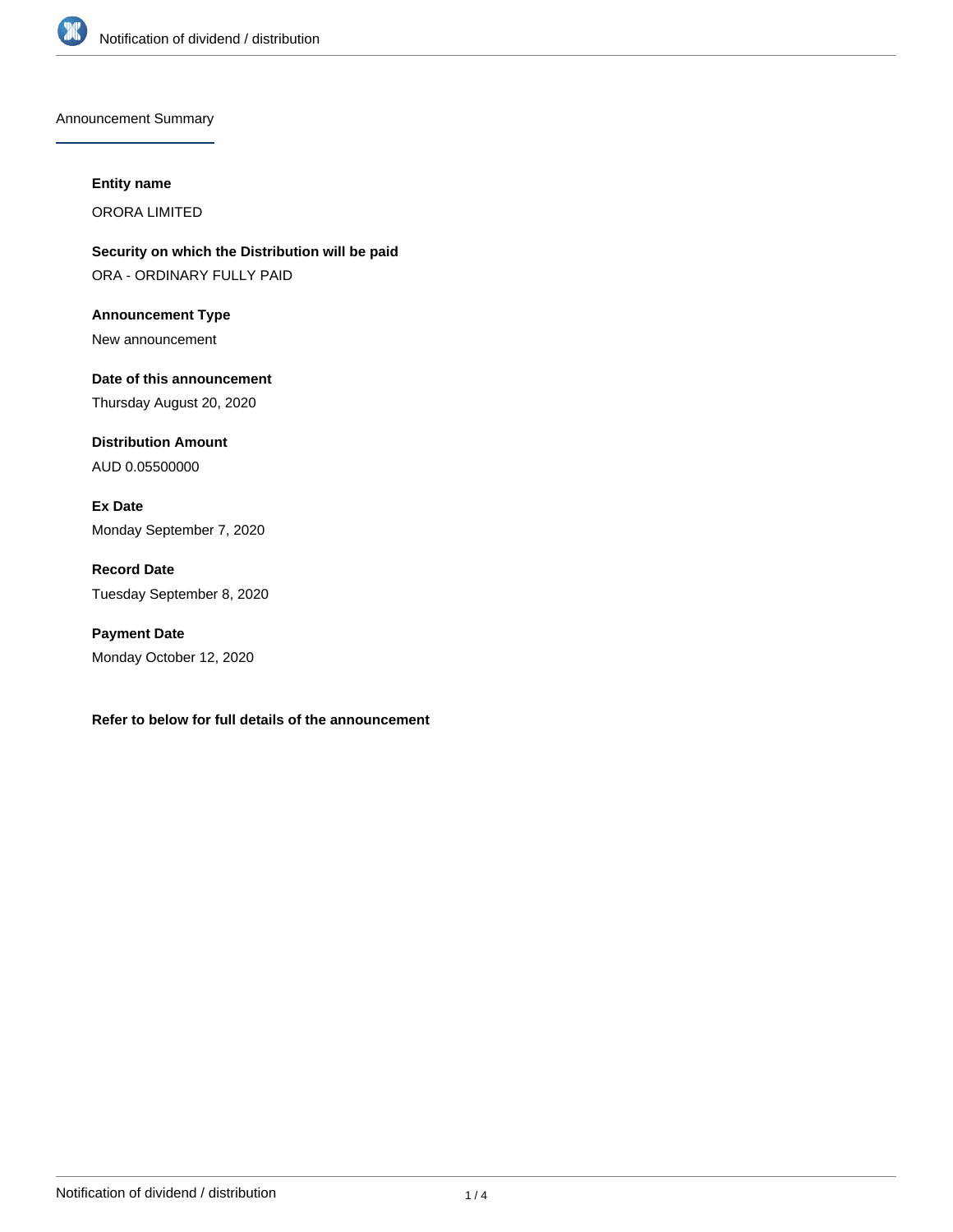

Announcement Details

Part 1 - Entity and announcement details

#### **1.1 Name of +Entity**

ORORA LIMITED

**1.2 Registered Number Type ACN** 

**Registration Number**

004275165

**1.3 ASX issuer code** ORA

#### **1.4 The announcement is** New announcement

# **1.5 Date of this announcement**

Thursday August 20, 2020

# **1.6 ASX +Security Code ORA**

**ASX +Security Description** ORDINARY FULLY PAID

Part 2A - All dividends/distributions basic details

**2A.1 Type of dividend/distribution ⊘** Ordinary

**2A.2 The Dividend/distribution:** relates to a period of six months

**2A.3 The dividend/distribution relates to the financial reporting or payment period ending ended/ending (date)**

Tuesday June 30, 2020

**2A.4 +Record Date** Tuesday September 8, 2020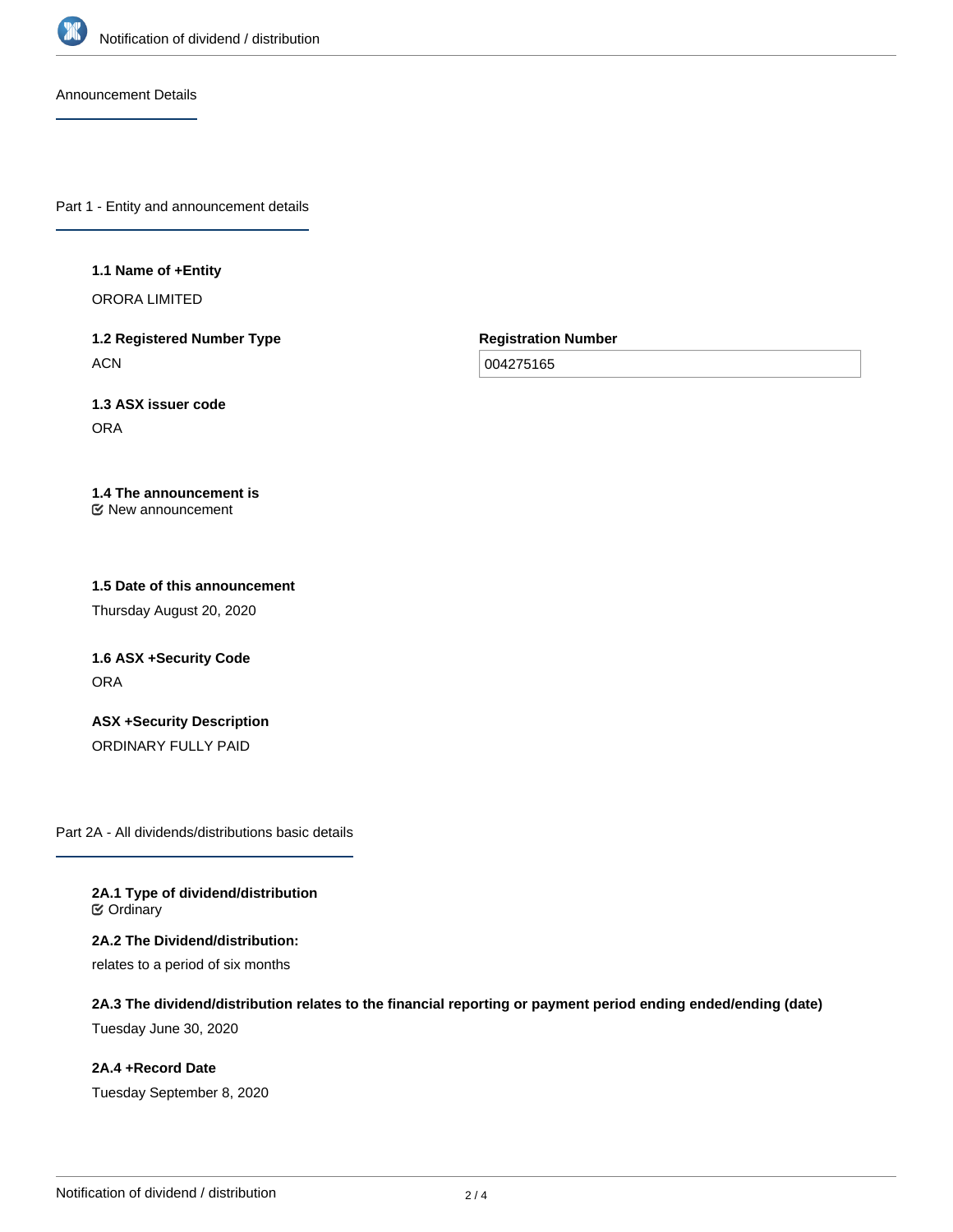

## **2A.5 Ex Date**

Monday September 7, 2020

### **2A.6 Payment Date**

Monday October 12, 2020

**2A.7 Are any of the below approvals required for the dividend/distribution before business day 0 of the timetable?**

- **•** Security holder approval
- **Court approval**
- **Lodgement of court order with +ASIC**
- **ACCC approval**
- **FIRB approval**
- **Another approval/condition external to the entity required before business day 0 of the timetable for the dividend/distribution.**

No

**2A.8 Currency in which the dividend/distribution is made ("primary currency")**

AUD - Australian Dollar

**2A.9 Total dividend/distribution payment amount per +security (in primary currency) for all dividends/distributions notified in this form**

AUD 0.05500000

**2A.10 Does the entity have arrangements relating to the currency in which the dividend/distribution is paid to securityholders that it wishes to disclose to the market?** No

**2A.11 Does the entity have a securities plan for dividends/distributions on this +security?** We have a Dividend/Distribution Reinvestment Plan (DRP)

**2A.11a If the +entity has a DRP, is the DRP applicable to this dividend/distribution?** No

**2A.12 Does the +entity have tax component information apart from franking?** No

Part 3A - Ordinary dividend/distribution

| 3A.1 Is the ordinary dividend/distribution estimated at<br>this time?<br>় No | 3A.1a Ordinary dividend/distribution estimated amount<br>per +security |
|-------------------------------------------------------------------------------|------------------------------------------------------------------------|
|                                                                               | AUD                                                                    |
|                                                                               |                                                                        |
| 3A.1b Ordinary Dividend/distribution amount per<br>security                   |                                                                        |

AUD 0.05500000